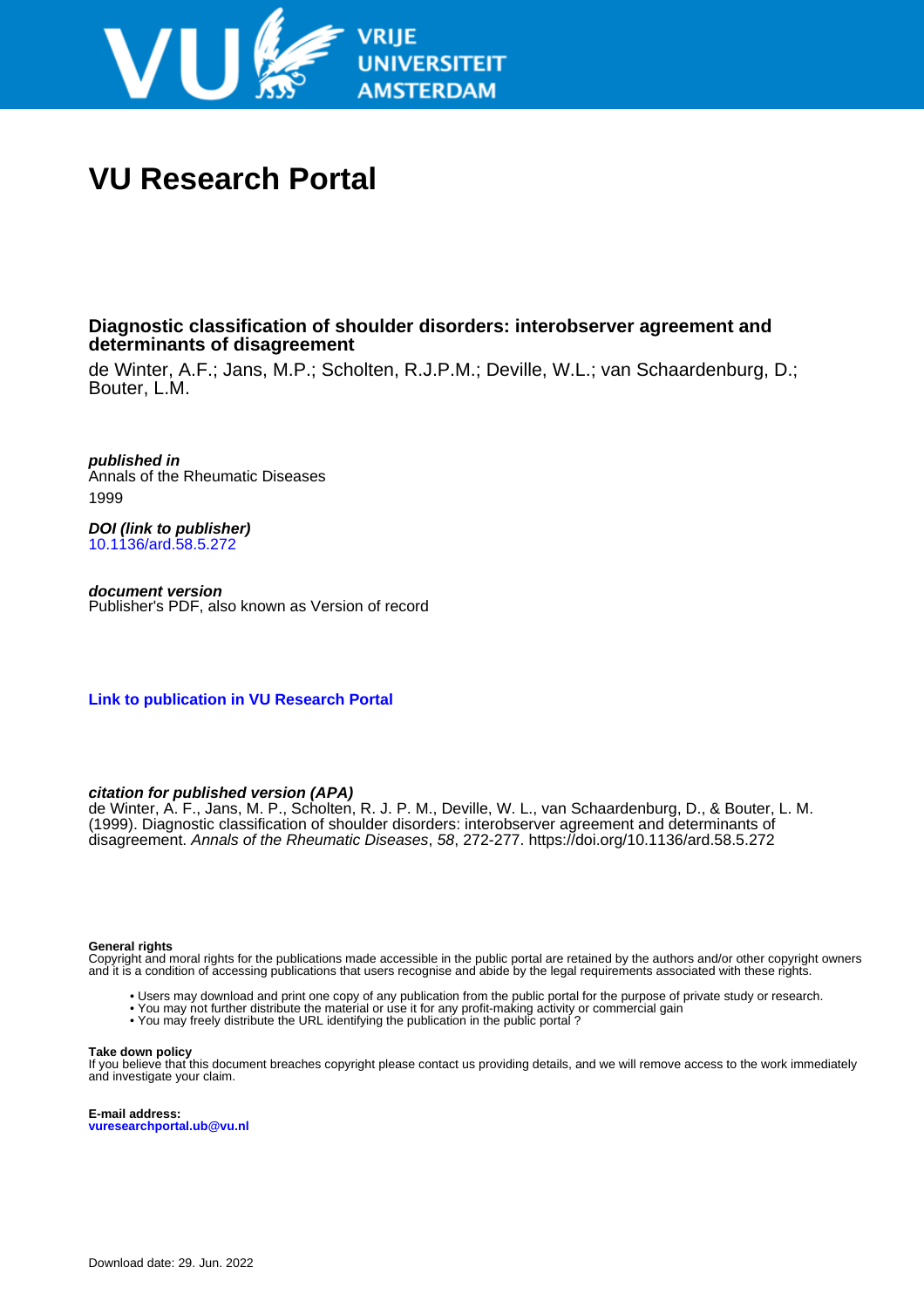## Diagnostic classification of shoulder disorders: interobserver agreement and determinants of disagreement

Andrea F de Winter, Marielle P Jans, Rob J P M Scholten, Walter Devillé, Dirkjan van Schaardenburg, Lex M Bouter

## **Abstract**

*Objectives***—To assess the interobserver agreement on the diagnostic classification of shoulder disorders, based on history taking and physical examination, and to identify the determinants of diagnostic disagreement.**

*Methods***—Consecutive eligible patients with shoulder pain were recruited in various health care settings in the Netherlands. After history taking, two physiotherapists independently performed a physical examination and subsequently the shoulder complaints were classified into one of six diagnostic categories: capsular syndrome (for example, capsulitis, arthritis), acute bursitis, acromioclavicular syndrome, subacromial syndrome (for example, tendinitis, chronic bursitis), rest group (for example, unclear clinical picture, extrinsic causes) and mixed clinical picture. To quantify the interobserver agreement Co**hen's **K** was calculated. Multivariate logis**tic regression analysis was applied to determine which clinical characteristics were determinants of diagnostic disagreement.**

*Results***—The study population consisted of 201 patients with varying severity and** duration of complaints. The  $\kappa$  for the **classification of shoulder disorders was 0.45 (95% confidence intervals (CI) 0.37, 0.54). Diagnostic disagreement was associated with bilateral involvement (odds ratio (OR) 1.9; 95% CI 1.0, 3.7), chronic complaints (OR 2.0; 95% CI 1.1, 3.7), and severe pain (OR 2.7; 95% CI 1.3, 5.3).**

*Conclusions***—Only moderate agreement was found on the classification of shoulder** disorders, which implies that differentia**tion between the various categories of shoulder disorders is complicated. Especially patients with high pain severity, chronic complaints and bilateral involvement represent a diagnostic challenge for clinicians. As diagnostic classification is a guide for treatment decisions, unsatisfac**tory reproducibility might affect treat**ment outcome. To improve the**

**reproducibility, more insight into the reproducibility of clinical findings and the value of additional diagnostic procedures is needed.**

(*Ann Rheum Dis* 1999;**58**:272–277)

Shoulder disorders are associated with pain, restricted range of motion and disability, which in some cases may last for several years. $1-4$  History taking and physical examination are the cornerstones of the diagnosis of shoulder disorders. Differentiation between various shoulder disorders might be an important prerequisite for effective treatment.<sup>5</sup> However, differential diagnosis of shoulder disorders is often difficult, as various extrinsic and intrinsic conditions may underlie shoulder pain.<sup>6</sup> The complexity of the diagnosis of shoulder disorders is illustrated by the lack of consensus on the appropriate diagnostic criteria<sup>5</sup> and the fact that several diagnostic classifications have been proposed.7–13

In 1990, the Dutch College of General Practitioners developed guidelines for the diagnosis and management of shoulder pain, $11$  which are largely based on the concepts of Cyriax.<sup>12 13</sup> According to Cyriax, the anatomical site of the lesion can be identified by a systematic examination of the shoulder joint and the cervical spine. Although his concepts are well known and widely used, formal evaluation is still scarce.

The reproducibility of a diagnostic classification determines, to a large extent, its usefulness for clinical practice and research. Existing data on the interobserver agreement on diagnostic classification of shoulder disorders have mainly been derived from small studies, and have yielded contradictory results.<sup>14-16</sup> Therefore, in this study the interobserver agreement of the classification of shoulder disorders was assessed in a large population, according to the diagnostic criteria recommended in the guidelines of the Dutch College of General Practitioners.<sup>11</sup> The second objective of this study was to identify the determinants of diagnostic disagreement.

**Institute for Research in Extramural Medicine, Vrije Universiteit, Amsterdam, the Netherlands** A F de Winter M P Jans R<sub>JPM</sub> Scholten W Devillé L M Bouter

## **Department of**

**Epidemiology and Biostatistics, Faculty of Medicine, Vrije Universiteit, Amsterdam, the Netherlands** W Devillé L M Bouter

**Jan van Breemen Institute, Centre for Rheumatology and Rehabilitation, Amsterdam, the Netherlands** D van Schaardenburg

Correspondence to: Mrs A F de Winter, Institute for Research in Extramural Medicine, Faculty of Medicine, Vrije Universiteit, Van der Boechorststraat 7, 1081 BT Amsterdam, the Netherlands.

Accepted for publication 18 February 1999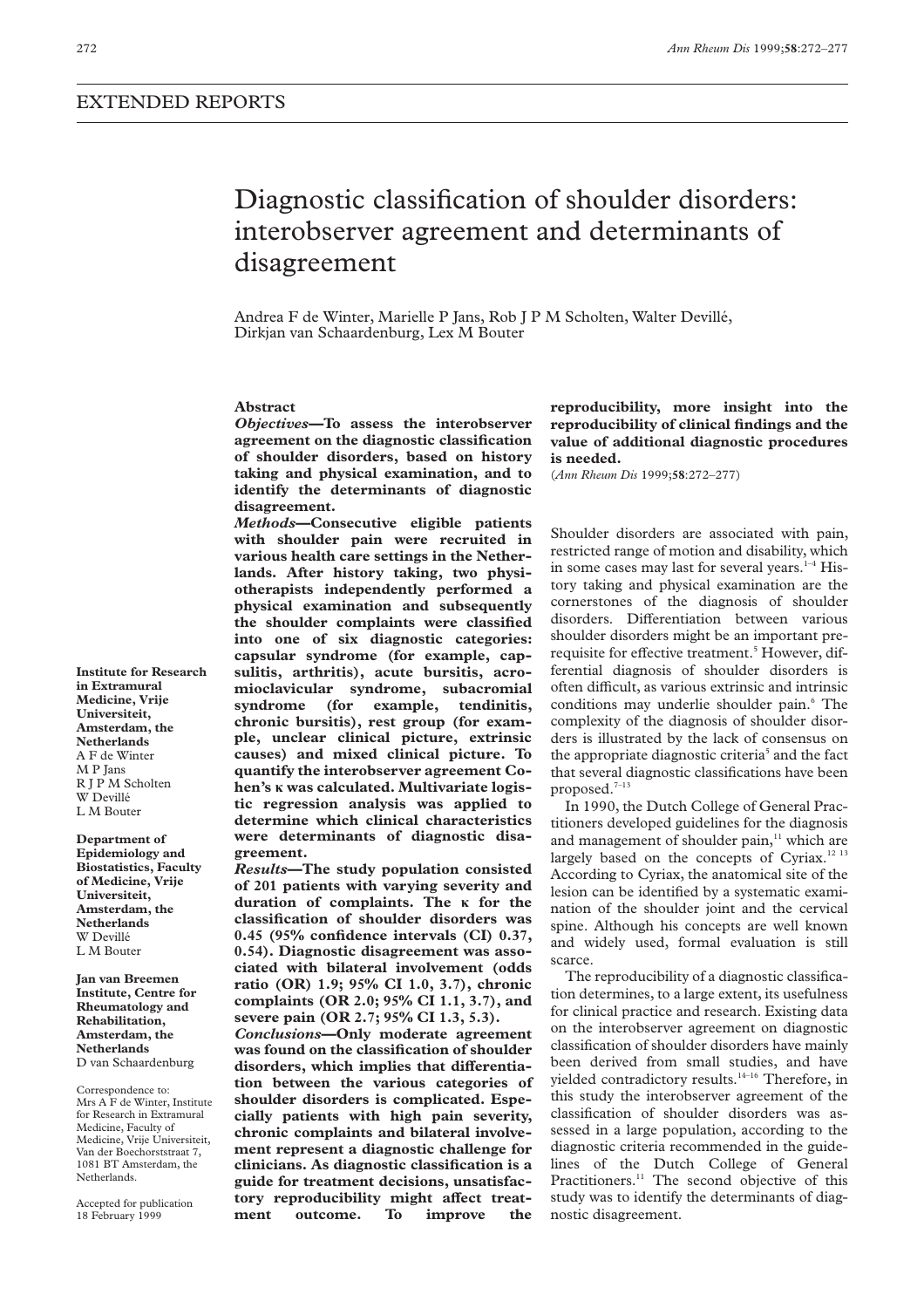| Diagnostic categories                                                          | Main criteria                                                                                                                                             |
|--------------------------------------------------------------------------------|-----------------------------------------------------------------------------------------------------------------------------------------------------------|
| 1 Capsular syndrome (adhaesive capsulitis,<br>arthrosis, frozen shoulder, etc) | Capsular pattern: proportionally larger passive restriction of external rotation to glenohumeral abduction and internal<br>rotation. Pain in C5 dermatome |
| 2 Acute bursitis                                                               | Restriction of active and passive abduction, severe pain in C5 dermatome. Acute onset, no evident trauma                                                  |
| 3 Acromioclavicular syndrome                                                   | Restriction of horizontal adduction. Pain in area of acromioclavicular joint and/or C4 dermatome                                                          |
| 4 Subacromial syndrome (chronic bursitis,                                      | Painful arc during abduction. Pain in C5 dermatome.                                                                                                       |
| tendinitis, rotator cuff tears)                                                | No restriction in passive range of motion. At least one positive resistance test.                                                                         |
|                                                                                | Bursitis: variable/slight pain, no or slight muscle weakness                                                                                              |
|                                                                                | Tendinitis: pain, no or slight muscle weakness.                                                                                                           |
|                                                                                | Cuff tears: little pain, moderate to severe muscle weakness                                                                                               |
| 5 Rest group                                                                   |                                                                                                                                                           |
| Unclear clinical picture                                                       | Signs and symptoms do not meet the criteria of one of the other diagnostic categories                                                                     |
| Extrinsic causes                                                               | Extrinsic causes such as cervical spine disorders, thoracic outlet syndrome, shoulder-hand syndrome, referred pain                                        |
| Other intrinsic causes                                                         | Glenohumeral instability                                                                                                                                  |
| No shoulder problems                                                           | No signs and symptoms indicating intrinsic or extrinsic shoulder disorders*                                                                               |
| 6 Mixed clinical picture                                                       | Signs and symptoms do meet the criteria for two diagnostic categories                                                                                     |

\*Between the inclusion by the general practitioners, physicians or rheumatologists and the physical examination by the examiners recovery of the shoulder problems might have occurred. †If the signs and symptoms completely meet the criteria of one diagnostic category and to a lesser extent a second category, the first diagnostic category was chosen.

## **Methods**

## PATIENTS

During a 20 month period, all consecutive eligible patients with incident or prevalent shoulder pain were invited to participate in this study by 20 general practitioners, two physicians working in an orthopaedic practice, and 20 secondary care rheumatologists. Patients were eligible for participation if they gave informed consent, were between 18 and 75 years of age, and were sufficiently competent to complete questionnaires (for example, no dementia). Patients with shoulder problems attributable to neurological, vascular or internal disorders, systemic rheumatic diseases, fractures or dislocations were not invited to participate.

#### DESIGN

Two examiners (MPJ and AFW), both physiotherapists with three years and 10 years of clinical experience, respectively, performed the diagnostic procedure, which consisted of standardised history taking, physical examination, and subsequent diagnostic classification. One of the examiners was leading the history taking in the presence of the other. Subsequently, both examiners independently performed a physical examination. In each case, the history taking examiner performed the first

physical examination, and within one hour the other examiner performed the second physical examination, after which each examiner independently registered the diagnosis. The sequence of the examiners was randomly assigned. Before the study, the physical examination was standardised and trained and the criteria for the diagnostic classification were established. Moreover, during a pilot study among four patients the feasibility of the diagnostic procedure was tested.

Before undergoing the diagnostic procedure, the participants completed several questionnaires. The examiners were blinded for the results, because the answers given by the participants might have influenced the diagnostic assessment of the shoulder complaints.

### DIAGNOSTIC PROCEDURE

Demographic characteristics (age, sex, ethnicity) and clinical characteristics (for example, cause, nature and duration of the shoulder complaints, previous episodes of shoulder complaints and comorbidity) were recorded by history taking. The physical examination consisted of assessment of the active movements of the neck, and the active, passive and resisted movements of the shoulder.<sup>12 13</sup> The clinical findings recorded included the presence or absence of

*Table 2 Main characteristics of participating patients recruited in different settings* 

|                                             | General practice<br>$(n=75)$ | Orthopaedic<br>practice $(n=33)$ | Clinic for rheumatology and<br>$rehabilitation$ ( $n=93$ ) | Total $(n=201)$ |
|---------------------------------------------|------------------------------|----------------------------------|------------------------------------------------------------|-----------------|
| Female (%)                                  | 61                           | 52                               | 69                                                         | 66              |
| Mean age in years (SD)                      | 44 (13)                      | 49(11)                           | 50(11)                                                     | 48 (12)         |
| Dominant shoulder affected (%)              | 57                           | 67                               | 43                                                         | 54              |
| Precipitating cause (%):                    |                              |                                  |                                                            |                 |
| unknown                                     | 43                           | 24                               | 41                                                         | 39              |
| strain/overuse                              | 16                           | 33                               | 34                                                         | 27              |
| (minor) injury                              | 17                           | 12                               | 12                                                         | 14              |
| sport injury                                | 11                           | 9                                | 7                                                          | 9               |
| other causes                                | 13                           | 22                               | 6                                                          | 11              |
| Previous episode(s) of shoulder pain $(\%)$ | 40                           | 30                               | 43                                                         | 40              |
| Duration of current episode (%):            |                              |                                  |                                                            |                 |
| $\leq$ 3 months                             | 45                           | 9                                | 18                                                         | 26              |
| $3-6$ months                                | 13                           | 12                               | 20                                                         | 16              |
| $6-12$ months                               | 19                           | 27                               | 22                                                         | 21              |
| $>12$ months                                | 23                           | 52                               | 40                                                         | 34              |
| Sleep disturbances (%):                     |                              |                                  |                                                            |                 |
| unable to lie on the involved shoulder      | 44                           | 39                               | 55                                                         | 51              |
| waking up; cannot fall asleep               | 65                           | 48                               | 78                                                         | 69              |
| Pain at rest $(\% )$                        | 63                           | 58                               | 73                                                         | 67              |
| Mean pain score* $(SD)$ :                   |                              |                                  |                                                            |                 |
| at night                                    | 54 (32)                      | 36 (32)                          | 54 (27)                                                    | 51 (30)         |
| during the day                              | 55 (27)                      | 41 (27)                          | 57 (23)                                                    | 54 (26)         |
| Mean SDQ score† (SD)                        | 63(25)                       | 61 (24)                          | 75(19)                                                     | 68 (23)         |

\*Visual analogue scale (0–100). †SDQ score (0–100).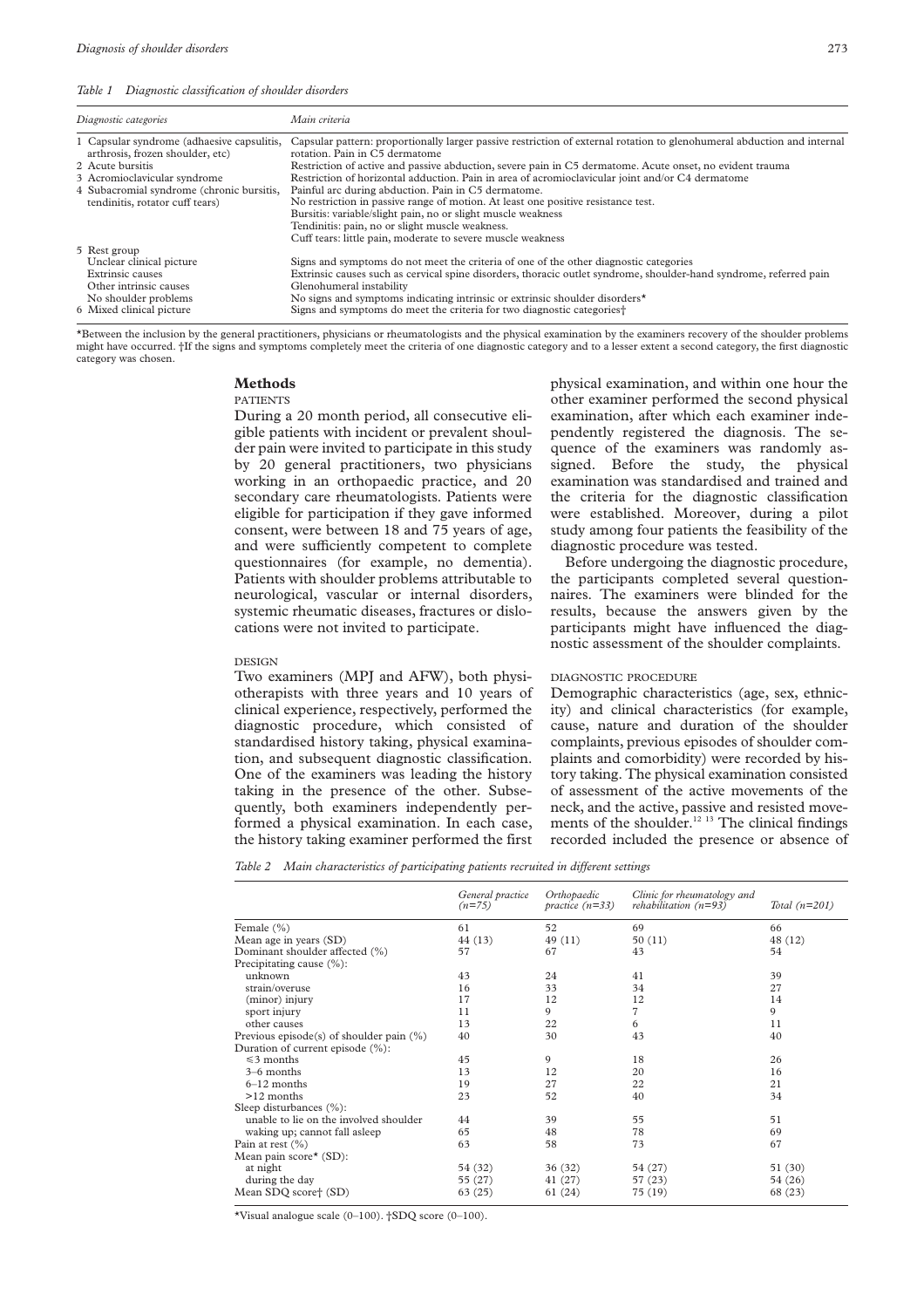|  | Table 3 Interobserver agreement of the diagnostic classification of shoulder disorders |  |  |  |  |  |  |  |  |  |
|--|----------------------------------------------------------------------------------------|--|--|--|--|--|--|--|--|--|
|--|----------------------------------------------------------------------------------------|--|--|--|--|--|--|--|--|--|

|                            | Examiner A           |                   |                               |                         |            |                           |        |                     |  |
|----------------------------|----------------------|-------------------|-------------------------------|-------------------------|------------|---------------------------|--------|---------------------|--|
|                            | Capsular<br>syndrome | Acute<br>bursitis | Acromioclavicular<br>syndrome | Subacromial<br>syndrome | Rest group | Mixed clinical<br>picture | Total  | $\kappa$ * (95% CI) |  |
| Examiner B                 |                      |                   |                               |                         |            |                           |        |                     |  |
| Capsular syndrome          | 32                   |                   |                               | ◠                       | 2(1)       | 10                        | 46     | 0.63(0.50, 0.76)    |  |
| Acute bursitis             |                      |                   |                               |                         | –          |                           |        | $0.50(-0.10, 1.0)$  |  |
| Acromioclavicular syndrome | 2                    |                   |                               |                         | 2(1)       |                           |        | $0.24(-0.06, 0.53)$ |  |
| Subacromial syndrome       |                      |                   |                               | 57                      | 12(7)      | 9                         | 82     | 0.56(0.45, 0.68)    |  |
| Rest group                 | 5(4)                 | 2(1)              | 2(2)                          | 5(5)                    | 22(5)      | 3(2)                      | 39(19) | 0.39(0.24, 0.54)    |  |
| Mixed clinical picture     |                      |                   |                               | 8                       | 7(6)       | 6                         | 26     | $0.14(-0.03, 0.30)$ |  |
| Total                      | 44                   | 3                 | 8                             | 73                      | 45 (20)    | 28                        | 201    | 0.45(0.37, 0.54)    |  |

Between parentheses: number of cases scored as unclear clinical picture. \*Dichotomised and overall  $\kappa$ .

restriction of active or passive motion, range of motion (in degrees), presence or absence of a painful arc, presence or absence of a capsular pattern, degree of pain (none, slight, moderate, severe) and degree of muscle weakness (none, slight, moderate, severe). Subsequently, the shoulder complaints were classified into one of six diagnostic categories: capsular syndrome, acute bursitis, acromioclavicular syndrome, subacromial syndrome, rest group, and mixed clinical picture. Table 1 gives the main criteria for the six diagnostic categories. In addition, both examiners estimated independently the severity of the pain on a 100 mm visual analogue scale (VAS) ranging from 0 "no pain" to 100 "very severe pain". Detailed information on the diagnostic procedure is available on request from the first author.

### **OUESTIONNAIRES**

All patients recorded the severity of their pain, both at night and during the day, in the preceding week on a VAS ranging from 0 "no pain" to 100 "very severe pain". Furthermore, they filled in the Shoulder Disability Questionnaire (SDQ), which consists of 16 questions pertaining to difficulties in performing various daily activities on the previous day.<sup>17 18</sup> The total score ranges from 0 "no disability" to 100

*Table 4 Determinants of diagnostic disagreement*

|                                                                  | Univariate analysis† |          |     | Multivariate logistic<br>regression analysis† |  |  |
|------------------------------------------------------------------|----------------------|----------|-----|-----------------------------------------------|--|--|
| Variables*                                                       | OR                   | 95% CI   | OR  | 95% CI                                        |  |  |
| Sex (male = $0$ , female = $1$ )                                 | 1.0                  | 0.6, 1.9 |     |                                               |  |  |
| Age $(\le 55 = 0, >55 = 1)$                                      | 1.1                  | 0.6, 2.2 |     |                                               |  |  |
| Ethnicity (white $= 0$ , non-white $= 1$ )                       | 1.0                  | 0.4, 2.1 |     |                                               |  |  |
| Bilateral involvement ( $no = 0$ , $ves = 1$ )                   | 2.2                  | 1.2, 4.2 | 1.9 | 1.0, 3.7                                      |  |  |
| Duration of complaints ( $\leq 6$ months = 0,                    |                      |          |     |                                               |  |  |
| $>6$ months = 1)                                                 | 1.9                  | 1.0, 3.4 | 2.0 | 1.1, 3.7                                      |  |  |
| Previous episode(s) of shoulder pain (no = 0, yes = 1)           | $0.7\P$              | 0.4, 1.2 |     |                                               |  |  |
| Neck pain present (no = $0$ , yes = 1)                           | 1.6                  | 0.9, 2.9 |     |                                               |  |  |
| Normal activities possible (yes = $0$ , no = 1)                  | 1.0                  | 0.6, 1.8 |     |                                               |  |  |
| Able to lie on the involved shoulder (yes $= 0$ , no $= 1$ )     | 0.9 <sup>°</sup>     | 0.5, 1.6 |     |                                               |  |  |
| Waking up (no = $0$ , yes = 1)                                   | 1.6                  | 0.9, 3.0 |     |                                               |  |  |
| Cannot fall asleep ( $no = 0$ , $yes = 1$ )                      | 1.5                  | 0.8, 2.7 |     |                                               |  |  |
| Pain during rest (no = $0$ , yes = 1)                            | 1.2                  | 0.7, 2.1 |     |                                               |  |  |
| Pain at night (VAS score $\leq 76 = 0,$ >76 = 1) $\pm$           | 1.8                  | 0.9, 3.4 |     |                                               |  |  |
| Pain during the day (VAS score $\le 75 = 0,$ >75 = 1) $\ddagger$ | 1.7                  | 0.9, 3.2 |     |                                               |  |  |
| Functional status (score on SDQ $\leq 87 = 0, >87 = 1$ )         | 1.2                  | 0.6, 2.3 |     |                                               |  |  |
| Severity of pain (VAS score $\leq 72 = 0,$ >72 = 1)              | 2.7                  | 1.4, 5.2 | 2.7 | 1.3, 5.3                                      |  |  |
| Depression (score on SAQ-N $\leq 41 = 0, > 41 = 1$ )             | 1.6                  | 0.8, 3.3 |     |                                               |  |  |
| Anxiety (score on SAQ-N $\leq 47 = 0, >47 = 1$ )                 | 1.6                  | 0.8, 3.3 |     |                                               |  |  |
| Anger (score on SAQ-N $\leq 21 = 0, >21 = 1$ )                   | 1.7                  | 0.9, 3.2 |     |                                               |  |  |
| Optimism (score on SAQ-N > $27 = 0, \le 27 = 1$ )                | 0.8                  | 0.4, 1.6 |     |                                               |  |  |

\*As the continuous variables were not linearly related to disagreement, the value of the 75th percentile was used to form dichotomised sub-groups. †The dependent variable was defined to be 0 if the observers agreed on the diagnosis, and 1 if they did not. ‡Severity of pain assessed by the patient. §Severity of pain assessed by both examiners on a VAS. The 75th percentile of the mean score of both examiners was included in the analysis. Wariables with p<0.25 for the  $\gamma^2$  test were considered as candidates for multivariate logistic regression.

"difficulty with all applicable items". Personality traits (anxiety, anger, depression and optimism) were measured by means of the Self-Assessment Questionnaire-Nijmegen (SAQ-N).19–22

#### ANALYSES

Percentage of agreement and Cohen's  $\kappa$ , including 95% confidence intervals (CI), were calculated to quantify the interobserver agreement.<sup>23 24</sup> The  $\kappa$  statistic was computed for the overall classification of shoulder disorders in the six categories and for each diagnostic category separately (dichotomous  $\kappa s$ ). Multivariate logistic regression analysis was applied to determine whether demographic and clinical characteristics, pain, functional status, and personality traits were determinants of overall diagnostic disagreement. Variables with  $p \leq$ 0.25 for the  $\chi^2$  test were considered as candidates for multivariate logistic regression. The logistic regression model was fitted by backward selection of variables (removal criterion p>0.10). The predictive performance of the logistic model was assessed by means of the Hosmer-Lemeshow test (goodness of fit test; calibration) and the receiver operating characteristic (ROC) curve area (discrimination).<sup>25</sup> <sup>26</sup> Odds ratios (OR) and 95% CI were calculated.

## **Results**

Table 2 shows the main characteristics of the 201 patients. The severity of the shoulder problem was greater in patients recruited by rheumatologists than in patients recruited in other settings, expressed by more frequent sleep disturbances and pain during rest, and a lower functional status (higher SDQ-score).

Table 3 presents the diagnostic classification of shoulder disorders according to both examiners. The percentage of agreement was 60%, and the overall  $\kappa$  was 0.45 (95% CI 0.37, 0.54). In cases of disagreement (81 patients; 40%), the examiners frequently disagreed on whether the shoulder pain should be classified as a distinct category or a mixed clinical picture (42 patients; 21%; dichotomous  $\kappa = 0.14$ ).

Univariate analyses showed that most indicators of high severity of the complaints were associated with disagreement. Multivariate logistic regression analysis revealed that bilateral involvement, long disease duration (> 6 months), and high pain severity (mean pain score according to both examiners  $> 7.2$ ) were independently associated with diagnostic disagreement (table 4). The model fitted the data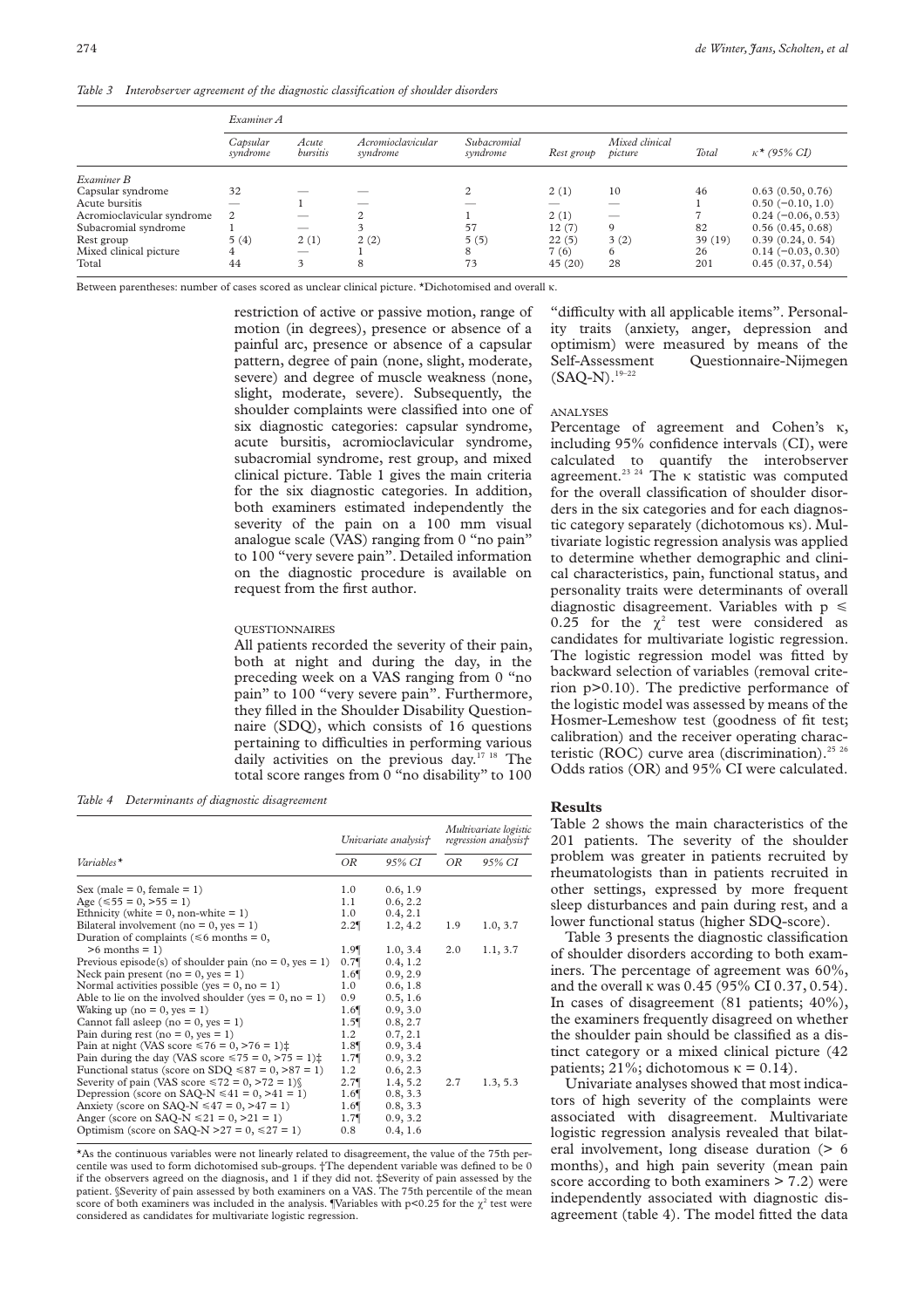well (goodness of fit test:  $p = 0.46$ ) and the discrimination was acceptable (area under the ROC curve: 0.68).

## **Discussion**

In this study, the interobserver agreement of the diagnostic classification of shoulder disorders was evaluated in a large number of consecutive patients (n=201) with varying severity and duration of complaints. Only a moderate interobserver agreement was found (percentage of agreement =  $60\%$ ,  $\kappa$  = 0.45). Especially for patients with high pain severity, chronic shoulder complaints and bilateral involvement, it seems to be difficult to define the anatomical site of the lesion.

The patients for this study were enrolled in three different health care settings. An association between type of health care setting and diagnostic disagreement might be present when patients are more likely to be referred by general practitioners to other health care settings when shoulder disorders are difficult to diagnose. Before the study we expected that the disagreement would vary between the setting of the general practitioners (GPs) and the other two settings. However, the level of disagreement was similar for the patients recruited by the GPs (37.3% disagreement) and the clinic for rheumatology and rehabilitation (39.8%), whereas for the patients (n=33) recruited in the orthopaedic practice a higher level of diagnostic disagreement was found (54.5%). We have no clear explanation for this finding. The results of the multivariate logistic regression showed the same pattern when the patients of the orthopaedic practice were excluded from the analysis (data not shown).

In interobserver agreement studies varying experience of examiners might influence the level of reproducibility.<sup>27</sup> In this study the examiners had a different level of clinical experience and this could have influenced the results. To lessen this influence, before the study, the examiners had already achieved theoretical consensus and the diagnostic procedure had been standardised. In routine daily practice less attention will be paid to standardisation of the physical examination. Therefore, it might be argued that, on average, the level of reproducibility in clinical practice would not reach the level in this study.

One earlier study also evaluated interobserver agreement on the basis of the diagnostic classification recommended in the guidelines of the Dutch College of General Practitioners.<sup>14</sup> In this study, which compared the diagnosis of general practitioners with the diagnosis of physiotherapists in routine daily practice, frequent discrepancies were found  $(\kappa = 0.32)$ . This was a disappointing result, considering the fact that the physiotherapists were not blinded for the diagnoses of the GPs.

Two other interobserver studies based on a slightly different diagnostic classification show varying results. In the study carried out by Bamji et al,<sup>15</sup> three consultant rheumatologists agreed on the diagnosis of shoulder disorders in less than 50% of the cases involved. In contrast, high agreement ( $\kappa$  = 0.88) between

experienced physical therapists who examined 19 patients was found by Pellecchia *et al*. 16 However, the clinical characteristics of their study population were not presented, so it is unclear whether the study population consisted of consecutive patients or a selected group of patients. Therefore, it is difficult to establish an explanation for the high level of reproducibility found in their study.

The unsatisfactory reproducibility reported in the various studies might be explained by the fact that the diagnostic categories are insufficiently mutually exclusive. If clinical findings are not clearly attributable to one single diagnostic category, clinicians have to decide which clinical findings are most prominent to differentiate between shoulder disorders. In this study, the examiners frequently had difficulties in classifying the shoulder disorders into distinct categories, given the number of cases classified as "mixed" or "unclear clinical picture". Based on the same diagnostic classification, Sobel and Winters<sup>28</sup> showed that with strict application of the criteria only 3% of the cases could be distinctly classified, whereas with less stringent application of the criteria and additional tests 50% of the cases could be classified into distinct categories.

Insufficient mutual exclusiveness might also explain why patients with high pain severity, chronic complaints, and bilateral involvement represent a diagnostic challenge. These patients probably meet the diagnostic criteria for more than one category. This is understandable, because for patients with severe pain many of the test results will be positive, which makes it difficult to assess the relation between local factors and complaints. The complexity will also increase if various shoulder disorders, or a combination of a shoulder disorders with extrinsic conditions, underlie the shoulder complaints. This increased complexity might explain why it is more difficult to classify patients with bilateral involvement and chronic complaints. Moreover, for chronic complaints it has been suggested that local factors might determine the initial location of complaints, but that reasons for persistence and recurrence may be more general, such as previous episodes and psychosocial factors.<sup>29</sup>

What efforts should be made to improve the reproducibility of diagnostic classification of shoulder disorders? It has been postulated that diagnostic injections with a local anaesthetic<sup>30</sup> or additional tests during physical examination, such as the Neer impingment test, $7^{28}$  are helpful in establishing a diagnosis. If those diagnostic procedures do offer a solution is unclear. Additional skills will be required to perform certain diagnostic procedures, and some procedures might result in an increase in patient discomfort. It can also be questioned whether imaging techniques, such as ultrasound and magnetic resonance imaging (MRI), are beneficial in the selection of a diagnosis. Ultrasound might be an important diagnostic procedure because it is noninvasive and the costs are low.<sup>31</sup> Recently, a meta analysis was conducted to assess the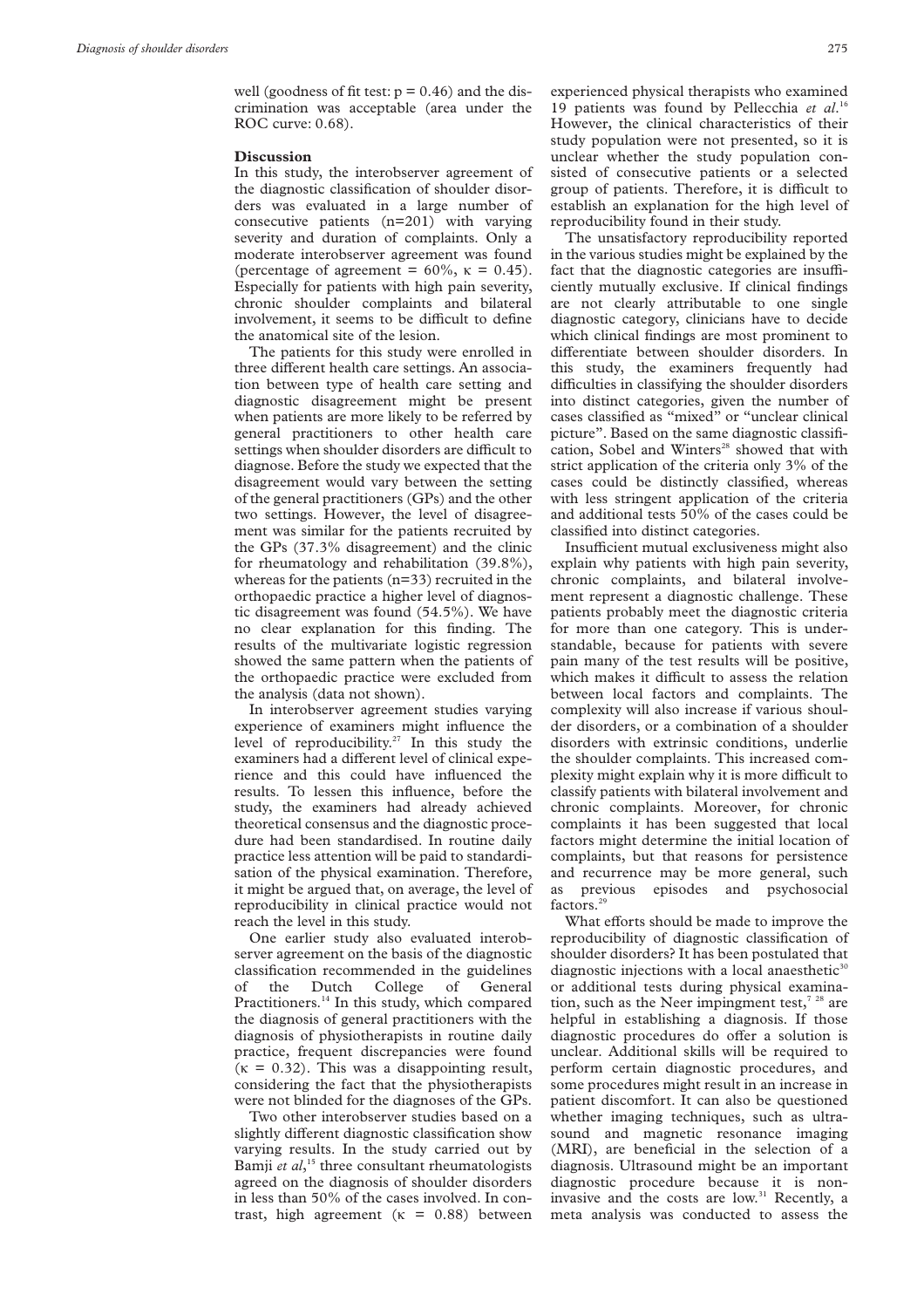accuracy and reliability [of ultrasou](http://ard.bmj.com)nd for shoulder disorders.<sup>32</sup> After evaluation of 58 studies the authors concluded that the accuracy of ultrasound was acceptable and that the reliability of ultrasound is unknown. However, often the accuracy of ultrasound was assessed for the detection of partial or complete tears of the rotator cuff. Consequently, it remains unclear what the accuracy of ultrasound will be in a population with varying severity of shoulder complaints. Although in the medical literature MRI is considered to be a useful diagnostic procedure in the evaluation of shoulder  $\text{pain}$ ,  $33-35$  this procedure is time consuming and would increase health care costs.

It has been suggested that the exact localisation of the anatomical site of the lesion is a prerequisite for effective treatment.<sup>5 12 13</sup> In most randomised clinical trials, the main selection criterion for patients is the diagnosis, based on history taking and physical examination.<sup>5</sup> It can be questioned whether unsatisfactory treatment outcome in some patients is because of the difficulties involved in localising the lesion. Therefore, future research should demonstrate whether additional diagnostic procedures could increase reproducibility, and thereby also improve the outcome of treatment.

A less complicated diagnostic classification system is also proposed, to reduce the complexity of diagnosing shoulder disorders.<sup>36</sup> In our study the reproducibility was assessed for a diagnostic classification that was based on the concepts of Cyriax. Other diagnostic classifications can be based on different diagnostic criteria and have a different reproducibility. Unfortunately, there are no studies that report on the reproducibility of the various clinical findings that underlie the diagnostic classification of shoulder disorders. It has, however, been shown that various diagnostic labels are applied, even when there is consensus on the clinical findings.<sup>15</sup> More insight into the reproducibility of clinical findings and careful examination of the diagnostic criteria is obviously needed before new classification systems can be adopted.

In conclusion, distinguishing between distinct shoulder disorders on the basis of history taking and physical examination seems to be rather complicated. Especially patients with high pain severity, bilateral involvement, and chronic complaints represent a diagnostic challenge. Serious doubt about the reproducibility of the diagnostic classification of shoulder disorders raises the question whether diagnosis based on history taking and physical examination is actually beneficial in the choice of treatment. Future studies should therefore determine whether additional diagnostic procedures improve diagnostic agreement. Moreover, additional research is needed to investigate the sources of diagnostic disagreement attributable to interobserver differences in clinical findings. This might be helpful in reaching further consensus on the appropriate diagnostic criteria.

AFW designed the study, was responsible for data collection and analysis, and is the first author of the manuscript. MPJ contributed to the design of the study and was also involved in data collection. RJPM, who was Project Leader of the study, supervised the design and conduct of the study, together with DvS. WD supervised the data analysis. LMB initiated the study and provided overall supervision. All authors contributed to the revision of the manuscript.

Funding: partially financed by the "Stichting Anna-Fonds" foundation.

- 1 Croft P, Pope D, Silman A. The clinical course of shoulder pain; prospective cohort study in primary care. BMJ 1996;313:601–2.
- 2 Windt DAWM van der, Koes BW, Boeke AJP, Devillé W, Jong BA de, Bouter LM. Shoulder disorders in general practice: prognostic indicators of outcome. Br J Gen Pract 1996;46:519–23.
- 3 Vecchio PC, Kavanagh RT, Hazleman BL, King RH. Community Survey of shoulder disorders in the elderly to assess the natural history and effects of treatment. Ann Rheum Dis  $1995.54.152 - 4$
- 4 Chard MD, Satelle LM, Hazleman BL. The long-term outcome of rotator cuff tendinitis: a review study. Br J<br>Rheumatol 1988;27:385–9.
- 5 Green S, Buchbinder R, Glazier R, Forbes A. Systematic review of randomised controlled trials of interventions for painful shoulder: selection criteria, outcome assessment, and efficacy. BMJ 1998;316:354–60.
- 6 Neviaser RJ. Painful conditions affecting the shoulder. Clin Orthop 1983;173:63–9. 7 Neer CS. Impingement lesions. Clin Orthop 1983;173:
- 70–7.
- 8 Uhthoff HK, Sarkar K. An algorithm for shoulder pain caused by soft-tissue disorders. Clin Orthop 1990;254:  $121 - 7$
- 9 Uhthoff HK, Sarkar K. Classification and definition of tendinopathies. Clin Sports Med 1991;10:707–20.
- 10 Hedtmann A, Fett H. The so-called periarthropathia humeroscapularis. Classification and analysis of 1266 cases. Z Orthop 1989;127:643–9.
- 11 Bakker JF, Jongh L de, Jonquiere M, Mens J, Oosterhuis WW, Poppelaars A, *et al.* Standaard schouderklachten. Huisarts en Wetenschap 1990;33:196–202.
- 12 Cyriax J. *Textbook of orthopaedic medicine.* 7th ed. London: Bailliere Tindall, 1981:190–239.
- 13 Cyriax J. The shoulder. Br J Hosp Med 1975;19:185–92.
- 14 Liesdek C, Windt DAWM van der , Koes BW, Bouter LM. Soft-tissue disorders of the shoulder: a study of the interobserver agreement between general practitioners and physiotherapists and an overview of physiotherapeutic
- treatment. Physiotherapy 1997; 83:12–17. 15 Bamji AN, Erhardt CC, Price TR, Williams PL. The painful shoulder: can consultants agree? Br J Rheumatol 1996; 35:1172–4.
- 16 Pellecchia GL, Paolino J, Connell J. Intertester reliability of the Cyriax evaluation in assessing patients with shoulder
- pain. J Orthop Sports Phys Ther 1996;23:34–8. 17 Windt DAWM van der, Heijden GJMG van der, Winter AF de, Koes BW, Devillé W, Bouter LM. The responsiveness of the Shoulder Disability Questionnaire. Ann Rheum Dis 1998;57:82–7.
- 18 Heijden GJMG van der, Leffers P, Bouter LM. Shoulder Disability Questionnaire: design and responsiveness of a
- functional status measure. J Clin Epidemiol (in press). 19 Spielberger CD. *Manual for state trait anxiety inventory, Form Y*. Palo Alto, CA: Consulting Psychologists Press, 1983.
- 20 Spielberger CD, Jacobs G, Rusell S, Crane RS. Assessment of anger: State Trait Anger Scale. In: Butcher JN, Spielberger CD, eds. *Advances in personality assessment.* Vol
- 2. Hillsdale, NJ: Erlbaum, 1983:159–87. 21 Zung WWK. A self-rating depression scale. Arch Gen Psychiatry 1965;12:63–70.
- 22 Scheier MF, Carver CS. Optimism, coping and health: assessment and implications of generalized outcome expectancies. Health Psychol 1985;4:219–47. 23 Brennan P, Silman A. Statistical methods for assessing
- observer variability in clinical measures. BMJ 1992;304: 1491–4.
- 24 Cohen J. A coefficient of agreement for nominal scales. Educational and Psychological Measurement 1960;20:37– 46.
- 25 Hosmer DW, Lemeshow S. *Applied logistic regression.* New York: Wiley, 1989. 26 Miller EM, Hui SL. Validation techniques for logistic
- regression models. Stat Med 1991;10:1213–26.
- 27 Balich SM, Sheley RC, Brown TR, Sauser DD, Quinn SF.<br>MR imaging of the rotator cuff tendon: interobserver agreement and analysis of interpretative errors. Radiology 1997;204:191–4.
- 28 Sobel JS, Winters JC. Shoulder complaints in general practice. In: *Shoulder disorders in general practice. Diagnosis and treatment*. [PhD thesis]. Amsterdam: Meditekst, 1996:15–
- 23. 29 Croft P. The epidemiology of pain: the more you have, the more you get. Ann Rheum Dis 1996;55:859–60. 30 Larson HM, O'Connor FG, Nirschl RP. Shoulder pain: the
- role of diagnostic injections. Am Fam Physician 1996;53: 1637–43.
- 31 Grechenig W, Clement HG, Schatz B, Grechenig M. Stellenwert der Sonographie am Stutz- und Bewegungsapparat—unter besonderer Berucksichtigung von strahlenbelastung und kostenreduktion. Biomed Tech (Berl) 1997;42:132–7.